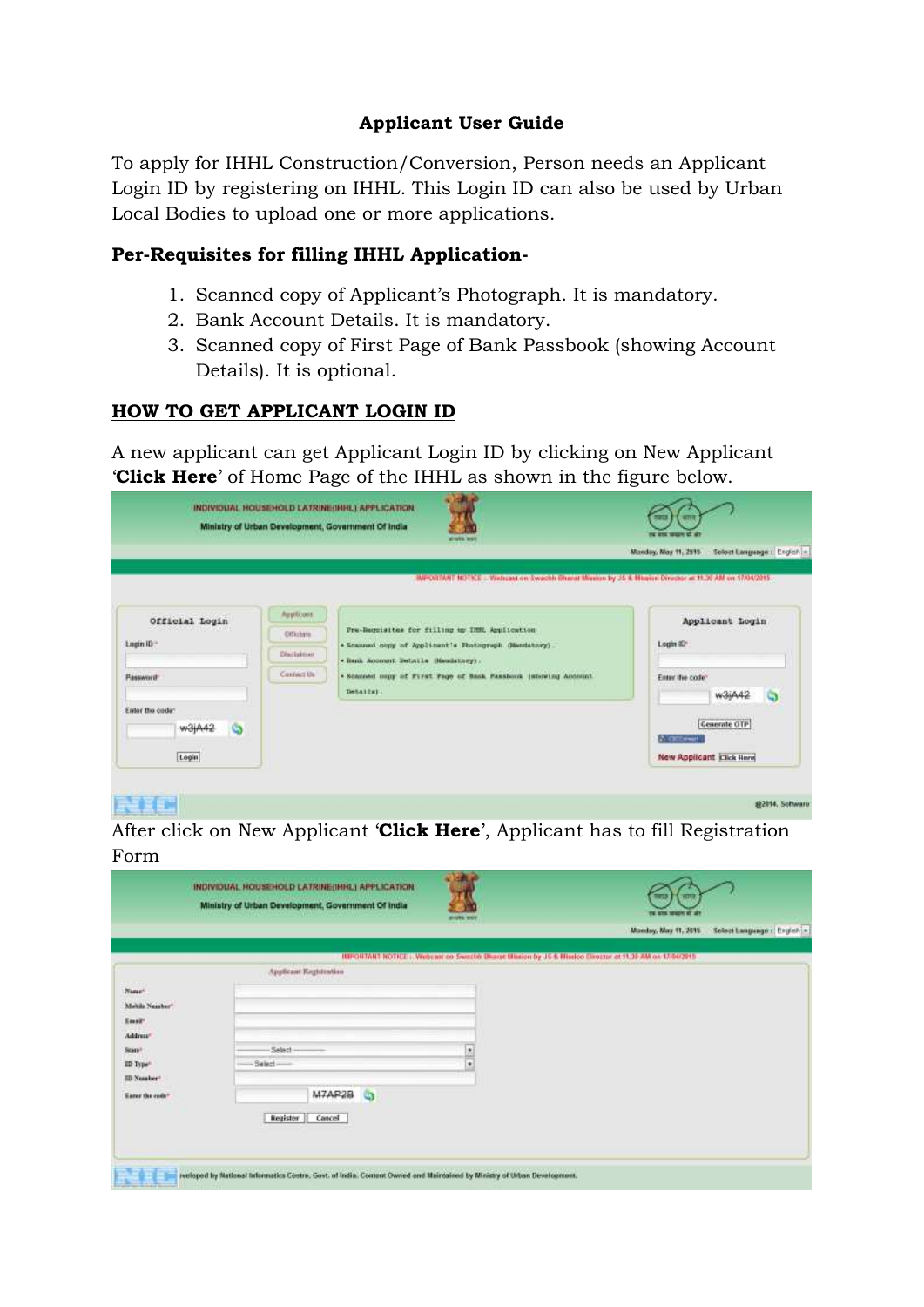- **Name** –Enter Name who want to get Applicant Login ID
- **Mobile Number** –Enter 10 digits Mobile No for further communication like OTP, status of Application etc.
- **Email** Enter valid Email for further communication like OTP, status of Application etc.
- **Address** Enter residential address.
- **State** Select State Name from list. Applicant can only fill application belonging to this state.
- **ID Type** Select ID Type from list.
- **ID Number** Enter ID Number as selected above ID Type.
- **Enter the code** Enter display text as front of this. Please enter same as displayed text.

|                      | INDIVIDUAL HOUSEHOLD LATRINE(IHHL) APPLICATION<br>Ministry of Urban Development, Government Of India      | profes tools | <b>THE RIVE PRINT</b> |                           |
|----------------------|-----------------------------------------------------------------------------------------------------------|--------------|-----------------------|---------------------------|
|                      |                                                                                                           |              | Honday, May 11, 2015  | Select Language   English |
|                      | IMPORTANT NOTICE :: Webcost on Swechli Bharat Mission by JS & Mission Director at 11.30 AM on 17/04/2015- |              |                       |                           |
|                      | Applicant Registration                                                                                    |              |                       |                           |
| Name <sup>+</sup>    | Servent Shakys:                                                                                           |              |                       |                           |
| Mobile Number        | 8860144699                                                                                                |              |                       |                           |
| Ensit                | stakyosaveen@gmail.com                                                                                    |              |                       |                           |
| <b>Address</b> *     | c-31 mman itrean                                                                                          |              |                       |                           |
| Stars <sup>+</sup>   | Karratska                                                                                                 | $-$<br>H     |                       |                           |
| ID Type <sup>2</sup> | <b>PAN-CARD</b>                                                                                           |              |                       |                           |
| ID Number            | CNNPP72100                                                                                                |              |                       |                           |
| Enter the code"      | 58nMXA<br>SBHMXA                                                                                          | G            |                       |                           |
|                      | Register<br>Cancel                                                                                        |              |                       |                           |

After filling this information click on '**Register'** button. Then after successful registration, **Applicant Login ID** with successful message displayed as below and information regarding this message is also sent to respected email.

|                       | tgiordgain |         |
|-----------------------|------------|---------|
| he Reportin bushet no |            | ٠<br>ŧ. |
|                       |            |         |
|                       |            |         |
|                       |            |         |

| ROYOUAL HOUSEKAD LITRINSHIP, MALCATON<br>Ministry of Drive Development, Commissed Of India | profession, | Subs by C.H. Sectionary, C.A.L.                                               |
|--------------------------------------------------------------------------------------------|-------------|-------------------------------------------------------------------------------|
| <b>MAKING ROBBY</b>                                                                        |             | MTATULICOS / Viene le brazil Hono Barie la JLE/Bariel State e 1.3 JUni 170001 |
| The Experiment has monoted that Dat Lep Thir NAT'.<br>$-$ April                            |             |                                                                               |
|                                                                                            |             |                                                                               |
|                                                                                            |             |                                                                               |
|                                                                                            |             | <b>EDM</b> Schweiggstatte fire                                                |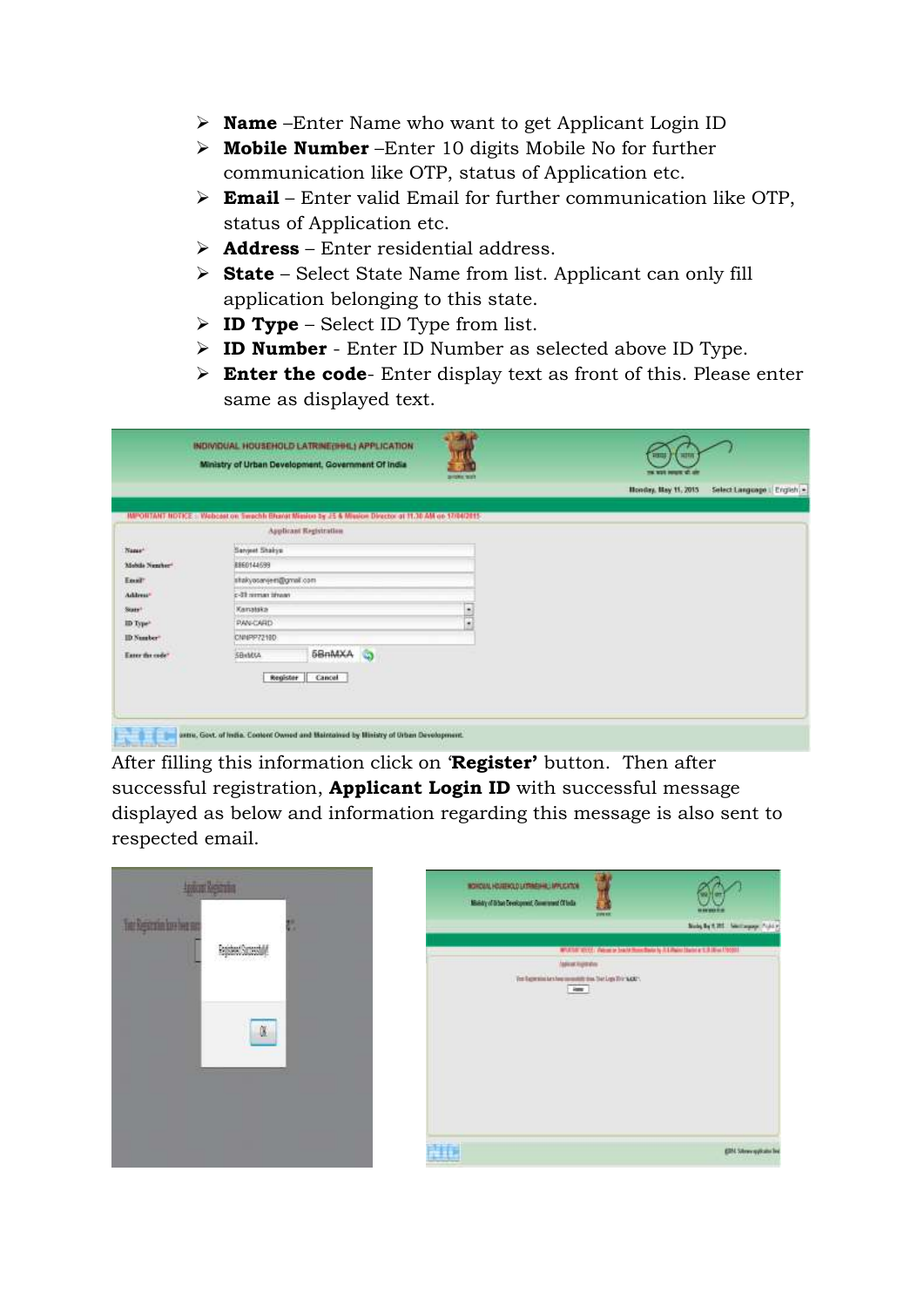#### **HOW DOES APPLICANT LOGIN AFTER REGISTRATION**

Applicant can enter IHHL by using respected Login ID. Applicant need to fill respected Login ID at '**Applicant Login'** section as below and enter the code as displayed. Please enter same as displayed. Then click on '**Generate OTP'** to get OTP.

|                 |                    |                                                                                                        | Select Language   English =<br>Honday, Hay 11, 2015  |  |  |
|-----------------|--------------------|--------------------------------------------------------------------------------------------------------|------------------------------------------------------|--|--|
|                 |                    | MPOSTANT NOTICE - Webcast on Swacht: Bharat Blissien by JS & Mission Director at                       | 7.104.07013                                          |  |  |
| Official Login  | Друйски            | CASE OF HIS CASE OF A LANGUAGE CONTROL.                                                                | <b>Philadelphia Macchennic</b><br>Applicant Login    |  |  |
| Login ID.*      | Officials          | Fre-Requisites for filling up THML Application<br>+ Seamsed copy of Applicant's Photograph (Musdatory) | Login ID*                                            |  |  |
|                 | <b>Illicialmer</b> | . Besk Account Details (Handstory).                                                                    | A STORY<br>KAZIT                                     |  |  |
| Password        | Climacz the        | . Scanned copy of First Fage of Sank Passbook (showing Account                                         | Enter the code'                                      |  |  |
|                 |                    | Datails).                                                                                              | <b>HUSVXN</b><br><b>HUM/XEL</b><br><b>TELEVISION</b> |  |  |
| Enter the code" |                    |                                                                                                        | <b>Generate OTP</b>                                  |  |  |
| <b>HUBVXN</b>   |                    |                                                                                                        | A. closened.                                         |  |  |
| Login           |                    |                                                                                                        | New Applicant Click Here                             |  |  |

After click on '**Generate OTP**', Applicant gets OTP on respected registered email. Applicant gets another screen to verify OTP. Please check email, if email is not got or facing some problem please click on '**Reset & Try Again**' button to refresh login process and Applicant gets back to Home Page to Login again.

Otherwise when OTP is received, enter OTP was received by email latest. Also enter the code same as displayed. Then click on '**Login'** button to proceed.

|                                  | Ministry of Urban Development, Government Of India<br><b>ATTACHED TESTS</b>                                                                                                                                                                                                     | 1111<br>2233<br>FE STA MISSY IS IN<br>Monday, May 11, 2015<br>Select Language : English = |
|----------------------------------|---------------------------------------------------------------------------------------------------------------------------------------------------------------------------------------------------------------------------------------------------------------------------------|-------------------------------------------------------------------------------------------|
| Applicant:<br>Officials          | IPORTANT NOTICE :- Wabcast on Swadhin Bharat Mission by JS & Mission Director at 11.30 AM on 17/04/2015<br>contract and the contract and a series of the contract of<br>Fre-Regnisites for filling up IBML Application<br>* Scanned copy of Applicant's Photograph (Mandatory). | Verify OTP<br>Login ID<br>KA291                                                           |
| <b>Dischsimer</b><br>Contact the | * Bank Account Details Obsidatory).<br>. Scanned copy of First Page of Bank Passbook (showing Account Details).                                                                                                                                                                 | ore-<br>******<br>n-Hukng<br>a<br>mania<br>Login<br><b>Roset &amp; Try Again</b>          |
| ment.                            |                                                                                                                                                                                                                                                                                 |                                                                                           |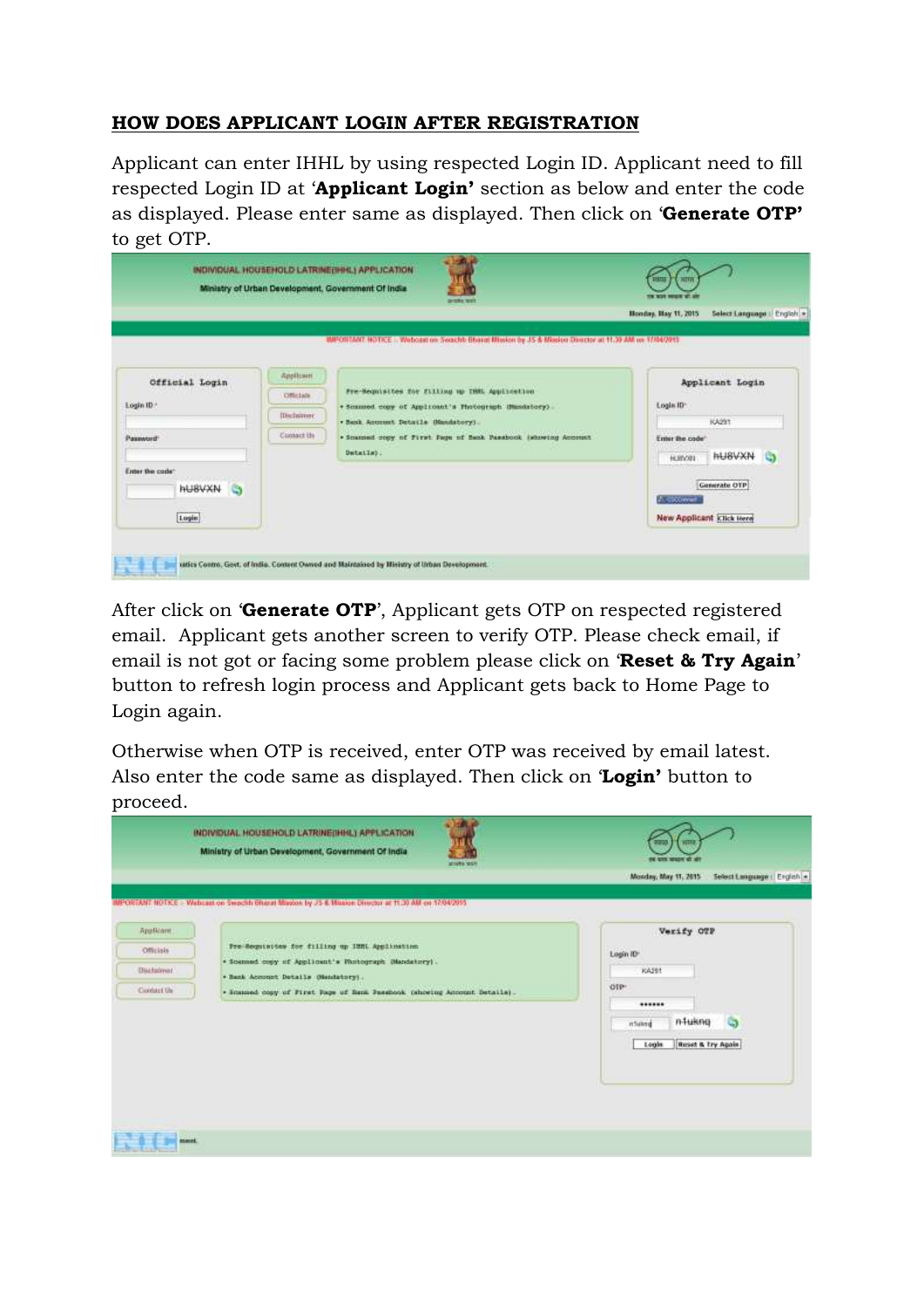After successful verification of OTP, Applicant goes to Application form as below. Applicant login detail is displayed in Account Detail section of IHHL Application Form. Applicant needs to fill all the information related to the applicant as required in form.

|                                                                                                                     | Warranty of lating bevelopment, Doversmeet Of India                                                       |                                                  |                          |                                                               |                      |                             |  |  |  |  |  |  |
|---------------------------------------------------------------------------------------------------------------------|-----------------------------------------------------------------------------------------------------------|--------------------------------------------------|--------------------------|---------------------------------------------------------------|----------------------|-----------------------------|--|--|--|--|--|--|
| 1888 7878                                                                                                           |                                                                                                           |                                                  |                          |                                                               | Monday, May 12, 2213 | Antent Language: Engine (m. |  |  |  |  |  |  |
|                                                                                                                     |                                                                                                           |                                                  | ALCOHOL: DETAIL          |                                                               |                      |                             |  |  |  |  |  |  |
| Nase.                                                                                                               | VT KAO                                                                                                    | <b>Mobile Newbor</b>                             |                          | <b>MINERSON</b>                                               |                      |                             |  |  |  |  |  |  |
| <b>Ibid</b>                                                                                                         | AMTURED (utperlikeling                                                                                    | Attract                                          |                          | <b>Depart</b>                                                 |                      |                             |  |  |  |  |  |  |
| IB Trax                                                                                                             | ARTHUR                                                                                                    | 19 Nordian                                       |                          | With the car                                                  |                      |                             |  |  |  |  |  |  |
|                                                                                                                     |                                                                                                           |                                                  |                          | ESPRIBULAL EDISSEROLD LATISTS (TERLA APPLICATION PORM)        |                      |                             |  |  |  |  |  |  |
| 2. "Science blankers; RAR 2. Famoyegh and Sant Pacifical choid by a joy former and rise deads to lay then that they |                                                                                                           |                                                  |                          |                                                               |                      |                             |  |  |  |  |  |  |
|                                                                                                                     |                                                                                                           |                                                  | <b>GOVERNMENT DIRECT</b> |                                                               |                      |                             |  |  |  |  |  |  |
| 1<br><b>Base</b>                                                                                                    |                                                                                                           | With the company of the company of<br>Exceptible |                          |                                                               |                      |                             |  |  |  |  |  |  |
| ı<br><b>District</b>                                                                                                |                                                                                                           | Select-<br>$\frac{1}{2}$                         |                          |                                                               |                      |                             |  |  |  |  |  |  |
| <b>L'E &amp; Viener</b><br>×                                                                                        |                                                                                                           | <b>Balady</b>                                    |                          |                                                               |                      |                             |  |  |  |  |  |  |
| Ward 30cm<br>٠                                                                                                      | T,<br>$-14441 -$                                                                                          |                                                  |                          |                                                               |                      |                             |  |  |  |  |  |  |
| 28) Toold Diversity Particulars (                                                                                   |                                                                                                           |                                                  |                          |                                                               |                      |                             |  |  |  |  |  |  |
| x                                                                                                                   | <b>Twen of Applicant</b>                                                                                  |                                                  |                          | <b><i><u>Emaint</u></i></b><br>r.                             | Ewinci.              | $\bullet$                   |  |  |  |  |  |  |
| $\mathbf{R}$                                                                                                        | Father Washeed's nome-                                                                                    |                                                  |                          | Middle Va.+                                                   |                      |                             |  |  |  |  |  |  |
| E.                                                                                                                  | Emilested Aldinson                                                                                        |                                                  |                          | <b>Itemi of Estation Toker</b><br>×                           | CRACK COMMERCIAL     | E                           |  |  |  |  |  |  |
| з.                                                                                                                  | Anthur Lislant Treasfer of Benedict                                                                       | Tee 97 Au                                        |                          | <b>Author Number</b>                                          |                      |                             |  |  |  |  |  |  |
| ٠                                                                                                                   | Dash Account Heads                                                                                        |                                                  |                          |                                                               |                      |                             |  |  |  |  |  |  |
| <b>Texas of Texas</b>                                                                                               |                                                                                                           | Detect:                                          | ÷                        | <b>Bash City</b>                                              | <b>Taxer</b>         | 圖                           |  |  |  |  |  |  |
|                                                                                                                     | <b>Back Branch Name:</b>                                                                                  | Green-                                           |                          | <b>BOICKING</b>                                               |                      |                             |  |  |  |  |  |  |
|                                                                                                                     | Assembly Ford or "<br><b>CALL 2019</b>                                                                    |                                                  |                          | Coutirm Assess (Reader-                                       |                      |                             |  |  |  |  |  |  |
|                                                                                                                     | have 3. The basic will be reachered through Electronic Transfer.                                          |                                                  |                          |                                                               |                      |                             |  |  |  |  |  |  |
|                                                                                                                     | Packeok First Page Summer copy                                                                            | <b>Dorm II</b> Nith week!                        |                          | Partner raccionidate publication design in line 2018.         |                      |                             |  |  |  |  |  |  |
| M.                                                                                                                  | Parmgraph of Applicant                                                                                    | Stymph., The file personal                       |                          | Paingraph dead for a gaples and an elected for the days 25th. |                      |                             |  |  |  |  |  |  |
| $\mathbf{H}$                                                                                                        | Dy Trainsation emailings communities at third in the TLB through contents third Mala Group if a substitu- |                                                  |                          |                                                               | <b>District</b>      |                             |  |  |  |  |  |  |
|                                                                                                                     |                                                                                                           |                                                  | Apply                    |                                                               |                      |                             |  |  |  |  |  |  |

#### **(A) In Geographical Particulars**

- **1. State** –State Name is displayed as Applicant selected it in registration form as application belonging to this state.
- **2. District** Displays List of Districts in above State. Please Select the District from the list in which Applicant belongs.
- **3. ULB Name** After selecting District, click on ULB Name list to display all Urban Local Bodies of this District. Please select ULB Name from list in which Applicant belongs.
- **4. Ward No.** After selecting ULB Name, click on Wards list belonging to the selected ULB Name. Please select the Ward No. from the list to which the Applicant belongs. If Applicant's Ward No is not displayed in list please contact to ULB Authority to add it through the websit[ewww.swachhbharaturban.gov.in](http://www.swachhbharaturban.gov.in/) or email to [sbm-mud@nic.in.](mailto:sbm-mud@nic.in)

#### **(B)Toilet Owner's Particulars**

- **1. Name of Applicant** Please enter Applicant Name. It is mandatory.
- **2. Gender** Please select Gender (Male/Female) of Applicant from the list. It is mandatory.
- **3. Father/ Husband's Name** Please enter Father/Husband's Name of Applicant. It is mandatory.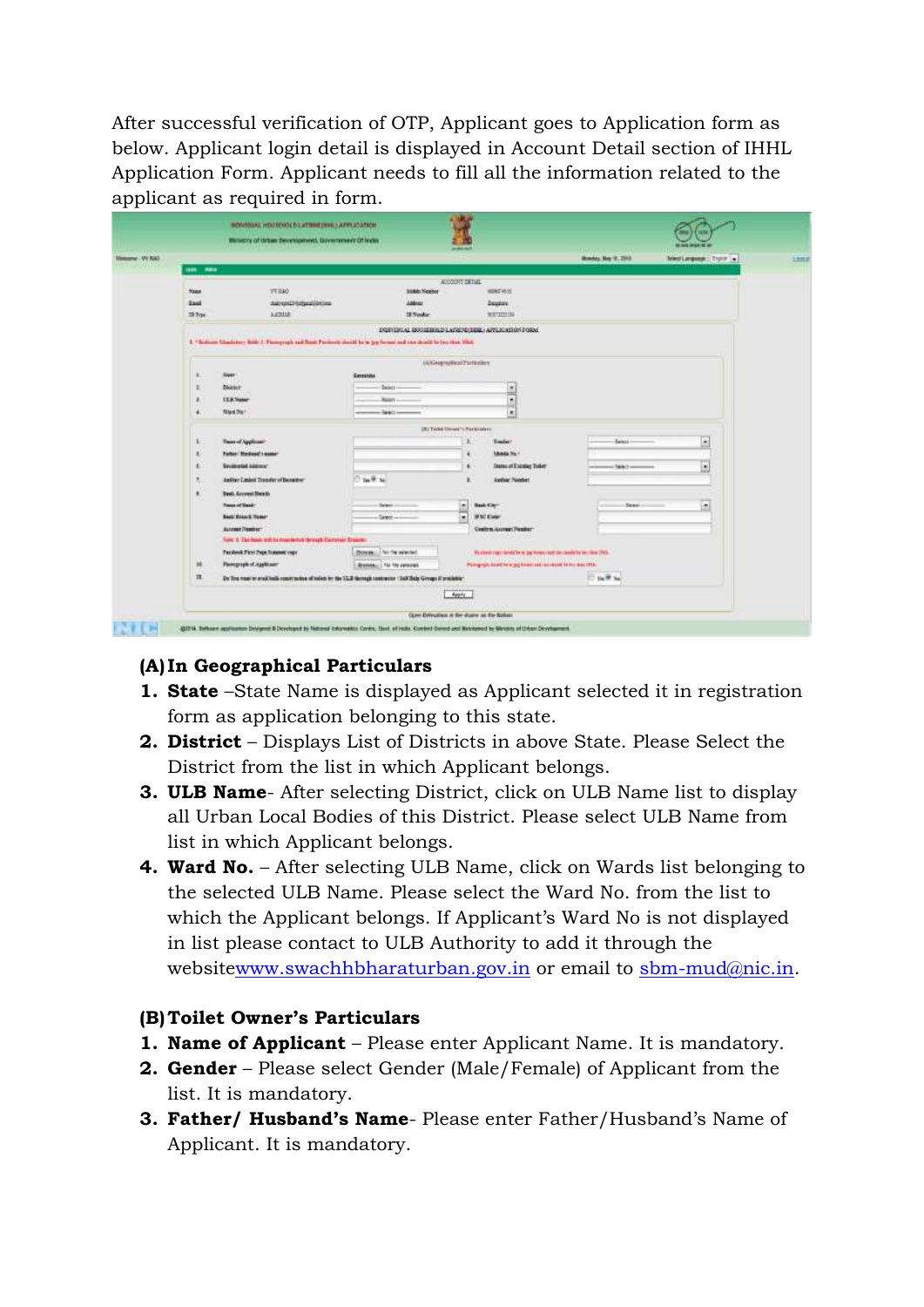- **4. Mobile No** Please enter 10 digits Mobile No of the Applicant for further communication like status of Applicant's Application etc. It is mandatory.
- **5. Residential Address** Please enter residential address of the Applicant. It is mandatory.
- **6. Status of Existing Toilet** Please click on status to display the list. Please select one of the options. It is mandatory.
- **7. Aadhar Linked Transfer of Incentive** Please select an option from the list (Yes/No). Default given is No.
- **8. Aadhar Number** Please enter 12 digits Aadhar Number of Applicant. It is optional.
- **9. Bank Account Detail**
	- a. **Name of Bank** Please select the Name of Bank from list. List shows all Bank Name registered in RBI. It is mandatory.
	- b. **Bank City** After selecting Bank Name, list shows all Bank City Name as per Bank Name selected. Please select Bank City Name from list. It is mandatory.
	- c. **Bank Branch Name** After selecting Bank City, list shows all the Branch Name as per Bank Name and Bank City selected. It is mandatory.
	- d. **IFSC Code** After selecting Bank Branch Name, IFSC Code of Branch Name shows in textbox. It is mandatory.
	- e. **Account Number** Please enter Account Number of the Applicant. It is mandatory.
	- f. **Confirm Account Number** Please enter Applicant's Account Number to confirm Account Number is not wrong entered. It is mandatory.
	- g. **Passbook First Page scanned Copy** Upload scanned copy of Passbook first page which show account holder details. Scanned copy should be in jpg format and size should be less than 50KB. It is optional. Applicant can upload scanned copy for verification of account holder details with that entered.

**10. Photograph of Applicant** – Please upload Photograph of the Applicant with clear visibility. Photograph should be in jpg format and size should be than 50KB. It is mandatory.

**11. Do You want to avail bulk construction of toilets by the ULB through contractor/ Self Help Groups if available** – Please select from list (Yes/No). Default given is No. It is mandatory.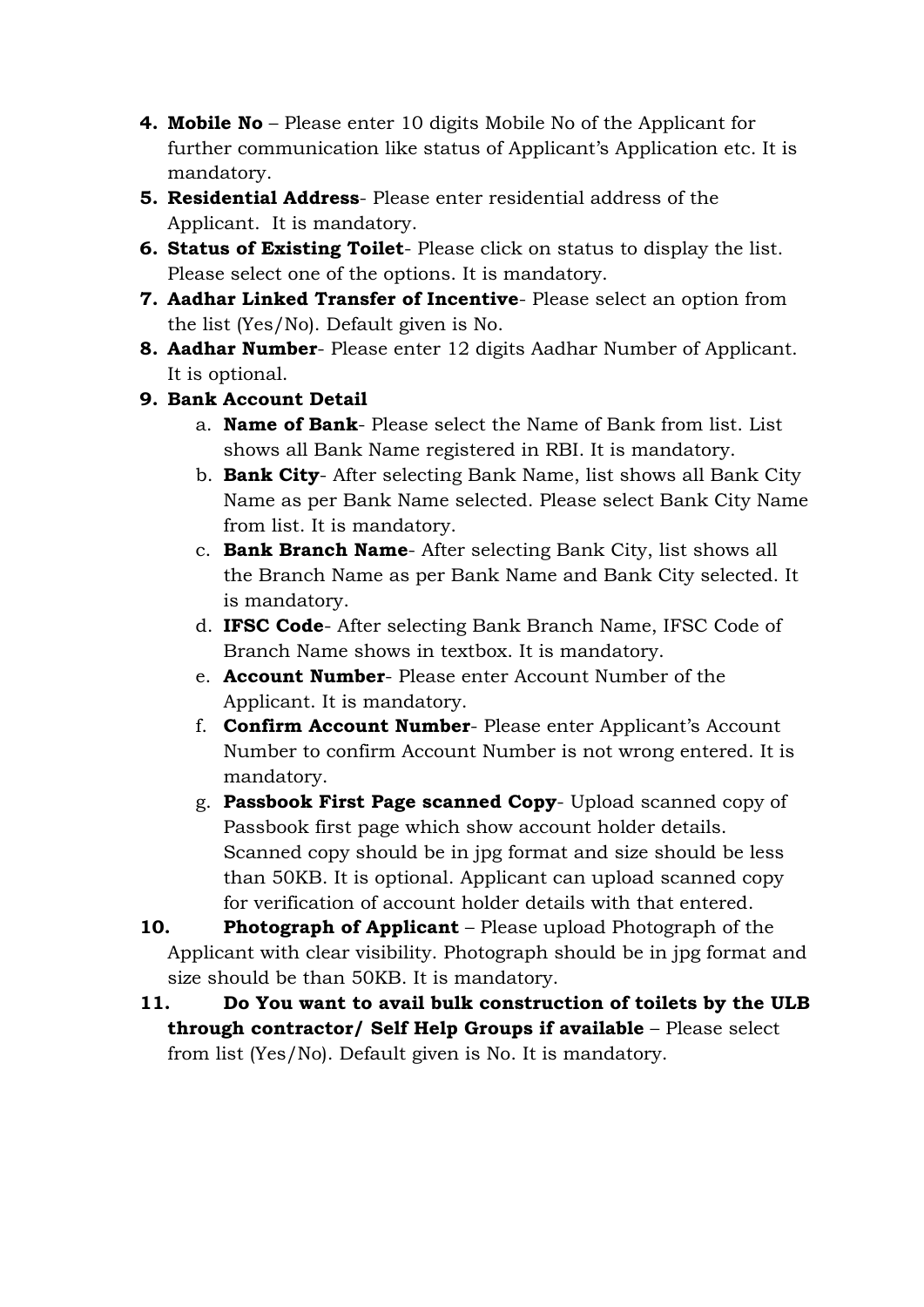# Filled Application Form

| University Little |                                                                                                                        |                                                                                                                |                           | <b><i><u>mediate</u></i></b> |                                                                            | Months May 11, 2011 | Select Language : Singlet   w. |  |  |  |  |  |
|-------------------|------------------------------------------------------------------------------------------------------------------------|----------------------------------------------------------------------------------------------------------------|---------------------------|------------------------------|----------------------------------------------------------------------------|---------------------|--------------------------------|--|--|--|--|--|
|                   | <b>ALCOHOL: 1980</b>                                                                                                   |                                                                                                                |                           |                              |                                                                            |                     |                                |  |  |  |  |  |
|                   |                                                                                                                        |                                                                                                                |                           | Account as Ma.               |                                                                            |                     |                                |  |  |  |  |  |
|                   | <b>Tade</b>                                                                                                            | <b>WEAR</b>                                                                                                    | <b>Million Vander</b>     |                              | <b>MARCHIO</b>                                                             |                     |                                |  |  |  |  |  |
|                   | <b>Danil</b>                                                                                                           | except2493patilebes                                                                                            | <b>Address</b>            |                              | <b>Bagaire</b>                                                             |                     |                                |  |  |  |  |  |
|                   | 19 Tow                                                                                                                 | <b>AADEAS</b>                                                                                                  | <b>12 Featur</b>          |                              | <b>WESTERN</b>                                                             |                     |                                |  |  |  |  |  |
|                   | ENDIVERSIAL SIGRITUDIUS.IS LATISTA EDIDIUS APPEACHED ON FORM.                                                          |                                                                                                                |                           |                              |                                                                            |                     |                                |  |  |  |  |  |
|                   | 1. * Salesin Strutuner: Yells 2. Photograph and Bent Penthal's book he is just fivewerable for should be booklyn 10th. |                                                                                                                |                           |                              |                                                                            |                     |                                |  |  |  |  |  |
|                   |                                                                                                                        |                                                                                                                |                           | LUC except boot Partners to  |                                                                            |                     |                                |  |  |  |  |  |
|                   | Staker!                                                                                                                |                                                                                                                | Executive                 |                              |                                                                            |                     |                                |  |  |  |  |  |
|                   | <b>Distances</b>                                                                                                       |                                                                                                                | Balanc                    |                              |                                                                            |                     |                                |  |  |  |  |  |
|                   | $\frac{1}{2}$<br>Belan (MCost)<br><b>SER News</b><br>Ward No 1<br>٠<br>٠                                               |                                                                                                                |                           |                              |                                                                            |                     |                                |  |  |  |  |  |
|                   |                                                                                                                        |                                                                                                                |                           |                              |                                                                            |                     |                                |  |  |  |  |  |
|                   | <b>OECTIVINT SYNNA'S Paintenant</b>                                                                                    |                                                                                                                |                           |                              |                                                                            |                     |                                |  |  |  |  |  |
|                   |                                                                                                                        | Plates of Applicant                                                                                            | <b>DOM:N</b><br>And longe |                              | <b>Greeker</b>                                                             | HALE                | ×                              |  |  |  |  |  |
|                   |                                                                                                                        | Father Hydend's new                                                                                            | <b>Briat Bags</b>         |                              | <b>State Na-</b><br>٠                                                      | <b>MARTI DAKKI</b>  |                                |  |  |  |  |  |
|                   |                                                                                                                        | <b><i><u><u>Restauta: Address</u></u></i></b>                                                                  | 0.00 Serie 2 Notary       |                              | <b>States of Emerge Today</b><br>٠                                         | <b>SEFERITAR</b>    | $\overline{\mathbf{a}}$        |  |  |  |  |  |
|                   | ٠                                                                                                                      | Adhe Lisbal Touchr of Jacontro                                                                                 | The Miller                |                              | <b>Andios Number</b>                                                       |                     |                                |  |  |  |  |  |
|                   |                                                                                                                        | <b>Beach Announced Division</b>                                                                                |                           |                              |                                                                            |                     |                                |  |  |  |  |  |
|                   |                                                                                                                        | <b>Theme of Bank</b>                                                                                           | <b>BILBARBATISMAN</b>     | $\bullet$                    | <b>Bask Carr</b>                                                           | <b>RELLARS</b>      | τ                              |  |  |  |  |  |
|                   |                                                                                                                        | <b>Tiest Execut Yang</b>                                                                                       | EEL ART                   | τ                            | IPSC Cabr                                                                  | <b>ALLAZEDIS</b>    |                                |  |  |  |  |  |
|                   |                                                                                                                        | Access Finance                                                                                                 | 34155412-012              |                              | Costica Accred Peader                                                      | BE100421012         |                                |  |  |  |  |  |
|                   |                                                                                                                        | New 1. The loads will be transferred through Electronic Trainfect                                              |                           |                              |                                                                            |                     |                                |  |  |  |  |  |
|                   |                                                                                                                        | Ferdook filmi Faja Stagaed care                                                                                | <b>Brena</b> 10 is        |                              | This closed any related for help process and interviewed before show FRAS. |                     |                                |  |  |  |  |  |
|                   | ×                                                                                                                      | Plantage agis of Applicates'                                                                                   | -Bonos - States Pierr by  |                              | Disagreek deze bela geheben salt zur dentitieren den 1988                  |                     |                                |  |  |  |  |  |
|                   | $\mathbf{u}$                                                                                                           | De You want to enal balk construction of relies by the ULB states to constant or Self-Maty Center if analysism |                           |                              |                                                                            | tall to             |                                |  |  |  |  |  |

After filling all the information of the Applicant, click on '**Apply'** button to submit.

After successful submission of Application, An IHHL Application Acknowledgement slip is generated with Application ID and Bank Account Detail as displayed below. Also message related to successful submission of Application with Application ID is sent to Account Holder email. Please print it by clicking on 'Print' button for future reference.

|                        |                              | Ministry of Utban Development, European of Cf India. |                                                                 | <b>WOVERING WOULDNESD OF LATING HIS APPEARANCE</b>                                                                             |                                                                              |                                                                  | <b>PERMITTEN AND</b>                     |            |
|------------------------|------------------------------|------------------------------------------------------|-----------------------------------------------------------------|--------------------------------------------------------------------------------------------------------------------------------|------------------------------------------------------------------------------|------------------------------------------------------------------|------------------------------------------|------------|
| <b>NUCLEAR VV RAIL</b> |                              |                                                      |                                                                 |                                                                                                                                |                                                                              |                                                                  | Print Q.W.                               | <b>MOK</b> |
|                        | <b>Name</b><br><b>Target</b> | w<br>۰                                               |                                                                 |                                                                                                                                | Mixistry of Urban Development<br>Covernment Of India<br>Swachh Bharat Minine | INDIVIDUAL HOUSEHOLD LATRINE/IBBIL/APPLICATION - Acknowledgement |                                          |            |
|                        | <b>EXTING</b>                | m<br><b>L. Clarkers Masters La</b>                   | ACCOUNT DE TAIL:<br>Account Number 287654521012<br>Name of Bank | Your Application has been rebuilted excessibility<br>Your Application ID is EA150900028 Dated ; May 11, 2013<br>ALLAHABAD BANK |                                                                              | ALLA0212533<br>1PSC Code<br><b>Bank Breash Name RELLARY</b>      | <b>ACTUARTING</b><br>Digest : 11/85/2015 |            |
|                        | ю                            | <b>Hara</b> n                                        |                                                                 |                                                                                                                                |                                                                              |                                                                  |                                          |            |
|                        | и                            | инопс                                                |                                                                 |                                                                                                                                |                                                                              |                                                                  |                                          |            |
|                        | ٠                            | <b>STANAH</b>                                        |                                                                 | <b>Card of B</b>                                                                                                               |                                                                              |                                                                  |                                          |            |
|                        | ٠                            | Highliter                                            |                                                                 |                                                                                                                                |                                                                              |                                                                  |                                          |            |
|                        |                              |                                                      |                                                                 |                                                                                                                                | <b>IRCOMMYPHILE STATEMENT</b>                                                |                                                                  |                                          |            |
|                        | к                            | Казал Главнаят.                                      |                                                                 |                                                                                                                                | ٠                                                                            | <b>Tianger</b>                                                   | <b>SERIES</b>                            |            |
|                        | ×                            | Jane Banavivane                                      |                                                                 |                                                                                                                                |                                                                              | <b>COLLEGE</b><br><b>Maritim Rain</b>                            |                                          |            |
|                        | к                            | <b>Teledizatel LASSAN</b>                            |                                                                 |                                                                                                                                | ٠                                                                            | lists of Filmig Taker                                            | <b>Called</b>                            |            |
|                        | ٠                            |                                                      | Author Listed Trenthe of Incomer-                               | Disa Kital                                                                                                                     | ٠                                                                            | Watton Noustan                                                   |                                          |            |
|                        | ٠                            | <b>Tard, Account Details</b>                         |                                                                 |                                                                                                                                |                                                                              |                                                                  |                                          |            |
|                        |                              | <b>TALLAND BASE</b>                                  |                                                                 |                                                                                                                                |                                                                              |                                                                  |                                          |            |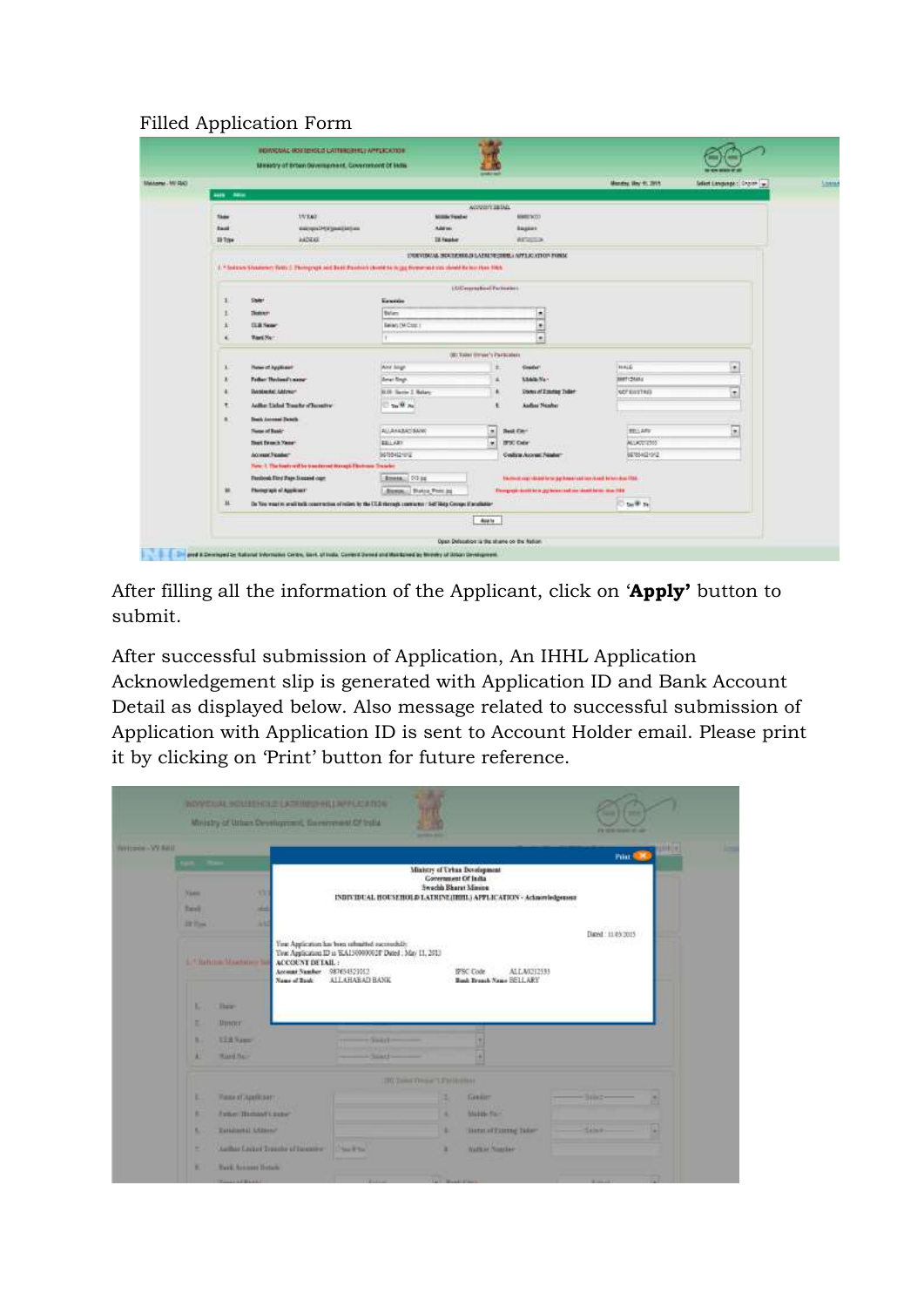Click on cross button to exist. Again a new fresh Application can be submitted by Applicant by doing same as above for another Applicant.

|                                                |                                                                                                                   |                                     | Monday, May 18, 2215.    | Antent Language : Engran (w)                                      |                     |                |  |  |  |  |
|------------------------------------------------|-------------------------------------------------------------------------------------------------------------------|-------------------------------------|--------------------------|-------------------------------------------------------------------|---------------------|----------------|--|--|--|--|
| <b>ABB MEDIA</b>                               |                                                                                                                   |                                     |                          |                                                                   |                     |                |  |  |  |  |
| Ness                                           | VT KAO                                                                                                            | <b>Mobile Newton</b>                | ALCOCOT DETAIL           | <b>MINERSON</b>                                                   |                     |                |  |  |  |  |
| <b>East</b>                                    | AMINUTED SUBJECTION DAM                                                                                           | Attns:                              |                          | <b>Depart</b>                                                     |                     |                |  |  |  |  |
| III Trav                                       | <b>ARTHUR</b>                                                                                                     | 19 Nordian                          |                          | WIDTERFIELD                                                       |                     |                |  |  |  |  |
|                                                |                                                                                                                   |                                     |                          | ESPRIBULAE EDISSEROLD LATRING/EDELL APPLICATION PORM.             |                     |                |  |  |  |  |
|                                                | 2. "Science Similator: RAB 2. Finneyrals and Stati Factions cloud by in typ forms and the deadl by lay than this. |                                     |                          |                                                                   |                     |                |  |  |  |  |
|                                                |                                                                                                                   |                                     |                          |                                                                   |                     |                |  |  |  |  |
|                                                |                                                                                                                   |                                     | <b>GOVERNMENT DIRECT</b> |                                                                   |                     |                |  |  |  |  |
| x.<br>liser                                    |                                                                                                                   | Exceptible                          |                          |                                                                   |                     |                |  |  |  |  |
| x<br><b>District</b><br><b>L'EX Vance</b><br>× |                                                                                                                   | Sales-                              |                          | l w<br>m<br>i.                                                    |                     |                |  |  |  |  |
| ٠                                              |                                                                                                                   | <b>RatioTX</b><br>T,<br>$-144421 -$ |                          |                                                                   |                     |                |  |  |  |  |
| <b>Riad Start</b>                              |                                                                                                                   |                                     |                          |                                                                   |                     |                |  |  |  |  |
|                                                |                                                                                                                   | IR: Tool Direct Vitariance          |                          |                                                                   |                     |                |  |  |  |  |
| x                                              | <b>Twin of Applicant</b>                                                                                          |                                     |                          | <b>Emine:</b>                                                     | Ewinci -            | ×              |  |  |  |  |
| x                                              | Father Washeed's nome-<br><b>Eminuted Address</b>                                                                 |                                     | ä.                       | Middle No.+                                                       |                     |                |  |  |  |  |
| x.                                             |                                                                                                                   | Tee 97 No.                          |                          | <b>Itemi of Estation Toker</b>                                    | <b>Direct Local</b> | l.             |  |  |  |  |
| $\mathbf{R}$                                   | Anthur Lislant Treasfer of Benedien-                                                                              |                                     |                          | <b>Author Number</b>                                              |                     |                |  |  |  |  |
| ٠<br><b>News of Sealer</b>                     | Dash Account Hersity                                                                                              |                                     | ÷                        | <b>Bash City</b>                                                  | <b>Taxer</b>        | $\overline{z}$ |  |  |  |  |
|                                                | <b>Back Breach Name</b>                                                                                           | <b>Detroit</b><br>Seed              | ę                        | <b>UNCESSI</b>                                                    |                     |                |  |  |  |  |
|                                                | Assembly Francisco<br>34.000                                                                                      |                                     |                          | Contints Assessed Pleader-                                        |                     |                |  |  |  |  |
|                                                | has 1 Tai bad with markets firms Earner Trails:                                                                   |                                     |                          |                                                                   |                     |                |  |  |  |  |
|                                                | Paysbook First Fage Summer copy                                                                                   | <b>Donal I for the selected</b>     |                          | Pauteoi regrievati tete lautomas autrize develote ini, lass 1913. |                     |                |  |  |  |  |
| 16                                             | Parentraph of Applicant                                                                                           | Stymes The filty personal           |                          | Paingraph doubt be a lag forest and loss shoot to building 2014.  |                     |                |  |  |  |  |
| $\mathbf{H}$                                   | 2y Trainset to enal train contention of raises by the CLB farmals contented CAC Bala Groups if produkter.         |                                     |                          |                                                                   | <b>Disk Se</b>      |                |  |  |  |  |
|                                                |                                                                                                                   |                                     | Apply                    |                                                                   |                     |                |  |  |  |  |

## **CHECK STATUS /PRINT OF APPLICATION**

Applicant can also check status history of Applied for all Applications. Click to '**Status'** menu then '**IHHL Application**' as below. It shows all Application ID and Detail applied by Applicant Login ID. It shows action performed by officials time till that time as shown below.

|                |                        |                                            | INDIVIDUAL HOUSEHOLD LATRINE(INHL) APPLICATION<br>Ministry of Urban Development, Government Of India |                                                          |                 |                       | VID<br><b>TITLE</b>         |  |
|----------------|------------------------|--------------------------------------------|------------------------------------------------------------------------------------------------------|----------------------------------------------------------|-----------------|-----------------------|-----------------------------|--|
| Welcome VV RAO |                        |                                            |                                                                                                      |                                                          |                 | Monday, May 11, 2015  | Select Language : English = |  |
|                | <b>Bieten</b><br>Apply | Helium Jane                                |                                                                                                      | STATUS OF INDIVIDUAL HOUSEHOLD LATRINE(IHHL) APPLICATION |                 |                       |                             |  |
|                |                        | <b>Application III</b>                     | <b>APPLICATION ID</b>                                                                                | Name                                                     | <b>FULLER</b>   |                       | Search                      |  |
|                |                        |                                            |                                                                                                      |                                                          |                 | <b>STATUS HISTORY</b> |                             |  |
|                | SND                    | <b>Application III</b>                     | Nanni                                                                                                | Fathod Hasband's some                                    | <b>Status</b>   | <b>Action Date</b>    | <b>Action By</b>            |  |
|                |                        |                                            |                                                                                                      |                                                          | APPLED          | 06/04/2015            | <b>WIND</b>                 |  |
|                | л                      | 68150000001                                | Sangest Shokya:                                                                                      | Marosh Shekya                                            | VERFED          | 19042015              | <b>ULB Verhar</b>           |  |
|                |                        |                                            |                                                                                                      |                                                          | <b>APPROVED</b> | 95/05/2015            | <b>ULE Approver</b>         |  |
|                |                        |                                            |                                                                                                      |                                                          | APPLIED         | 06/04/2015            | <b>WIMS</b>                 |  |
|                | ż                      | <b>District Controllers</b><br>KX15000000E | <b>CONSTRUCT</b><br>sd asd                                                                           | $-1.511$<br>sseas                                        | VERFED          | 2004/2015             | <b>VENIFICATION</b>         |  |
|                |                        | <b>Bing the first</b>                      |                                                                                                      |                                                          | <b>ARPROVED</b> | 8505/2015             | ULS Approver                |  |
|                |                        |                                            |                                                                                                      |                                                          | <b>APPLIED</b>  | 09/04/2015            | <b>WRAD</b>                 |  |
|                | з                      | KA1500000083                               | 314 EE6                                                                                              | cest                                                     | <b>APPROVED</b> | 4505/2015             | ULS Approved                |  |
|                |                        |                                            |                                                                                                      |                                                          | <b>REJECTED</b> | 85052015              | <b>ULB</b> Verther          |  |
|                |                        |                                            |                                                                                                      |                                                          | APPLED          | 10042015              | W RAO                       |  |
|                | $\ddot{\phantom{1}}$   | <b>UNIVERSITY</b><br>KA150000994           | ASA                                                                                                  | <b>COPY</b><br>ASDAS                                     | APPROVED        | 8505/2015             | ULSI Approved               |  |
|                |                        |                                            |                                                                                                      |                                                          | VERFED          | 85/05/2015            | <b>ULB Verifier</b>         |  |
|                |                        |                                            |                                                                                                      |                                                          | APPLED          | 10042015              | <b>OAR W</b>                |  |
|                | а                      | KATEDOOOGGE<br><b>FRIDE</b>                | dia subject                                                                                          | stud agres.                                              | REJECTED        | 95/05/2015            | ULB Approver                |  |